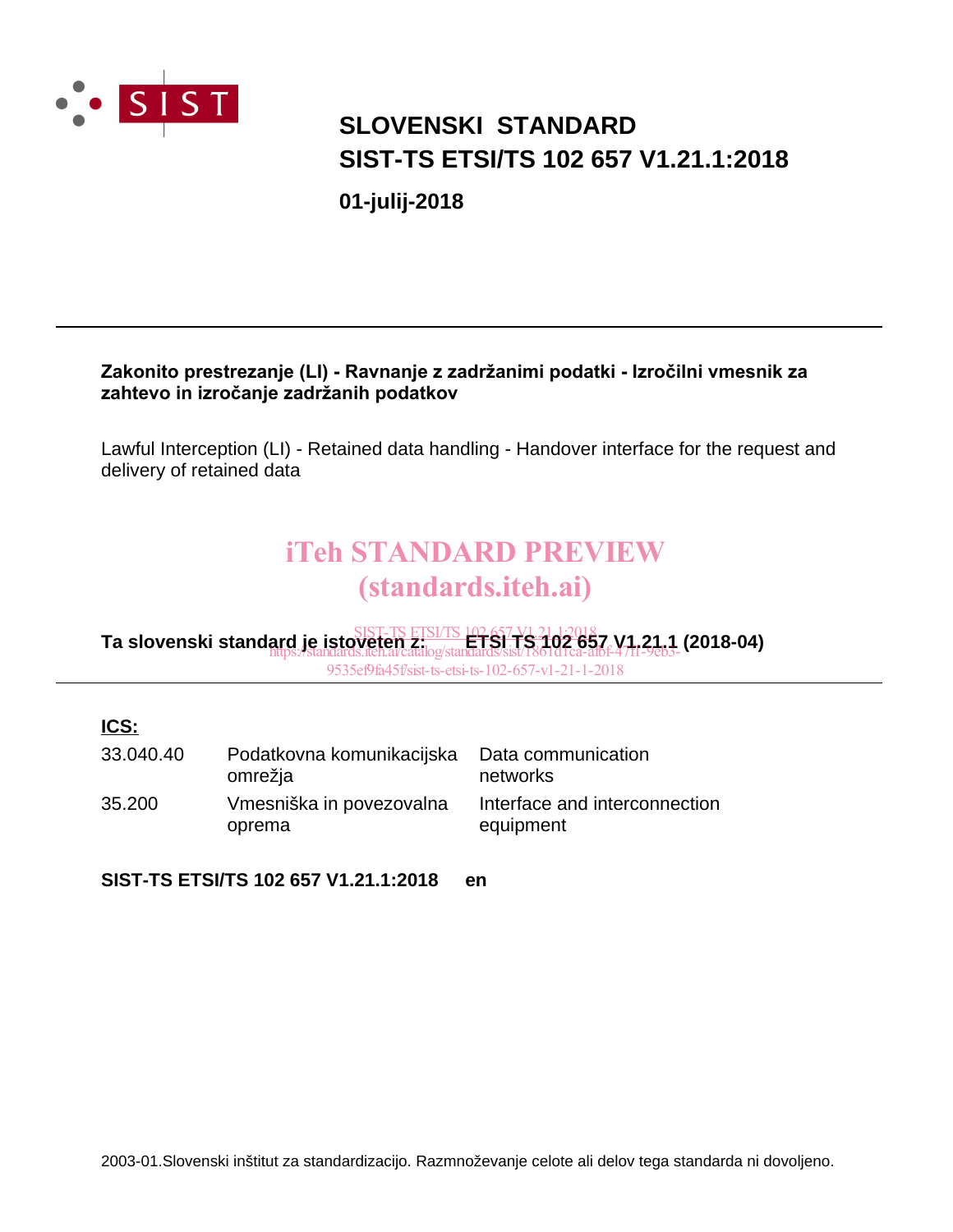# iTeh STANDARD PREVIEW (standards.iteh.ai)

SIST-TS ETSI/TS 102 657 V1.21.1:2018 https://standards.iteh.ai/catalog/standards/sist/1861d1ca-afbf-47f1-9eb3- 9535ef9fa45f/sist-ts-etsi-ts-102-657-v1-21-1-2018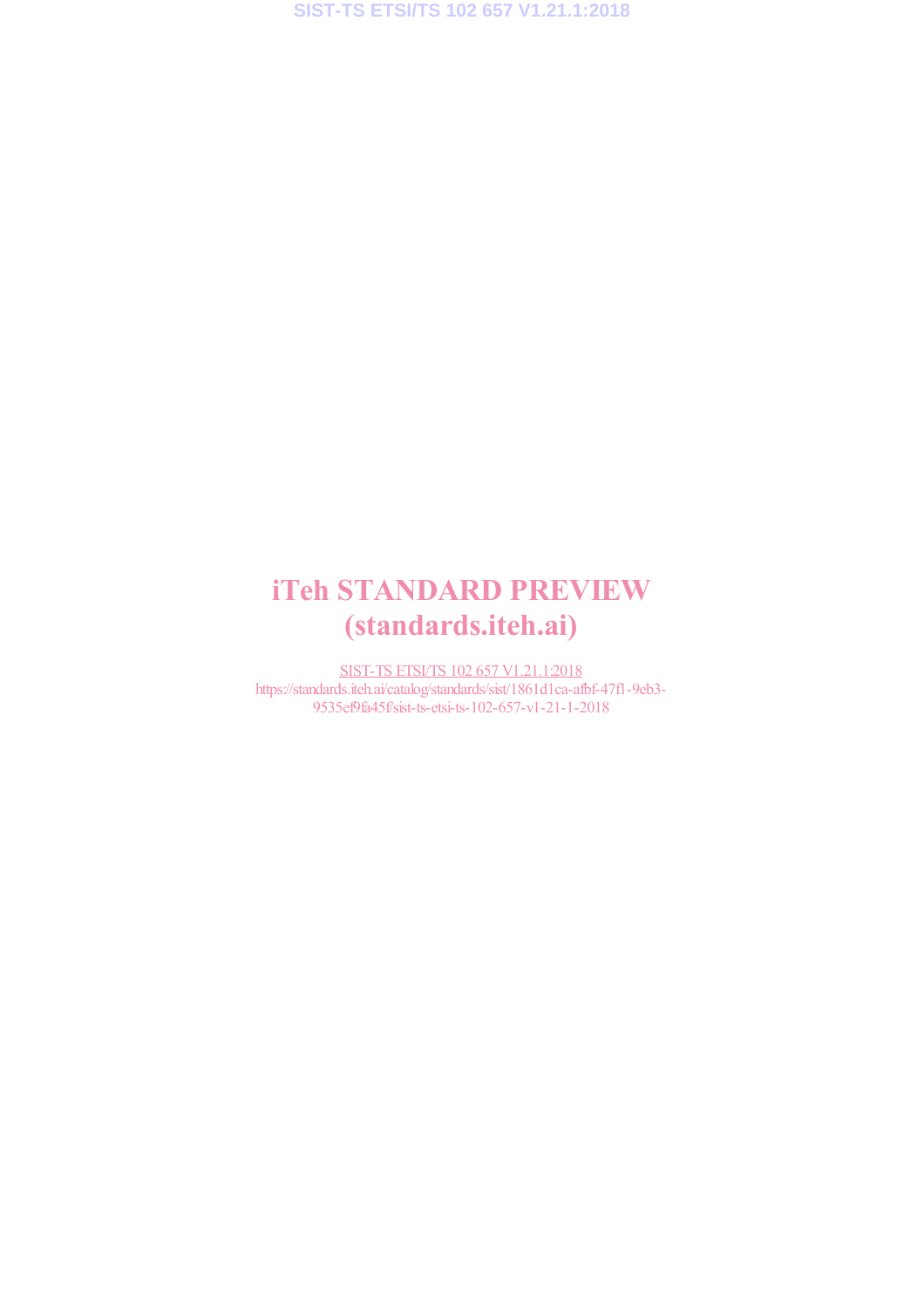#### **SIST-TS ETSI/TS 102 657 V1.21.1:2018**

# ETSI TS 102 657 V1.21.1 (2018-04)



# **Lawful Interception (LI);** iTe**k Stained data handling**; W Handover interface for the request and de<u>livery of retained d</u>ata

https://standards.iteh.ai/catalog/standards/sist/1861d1ca-afbf-47f1-9eb3- 9535ef9fa45f/sist-ts-etsi-ts-102-657-v1-21-1-2018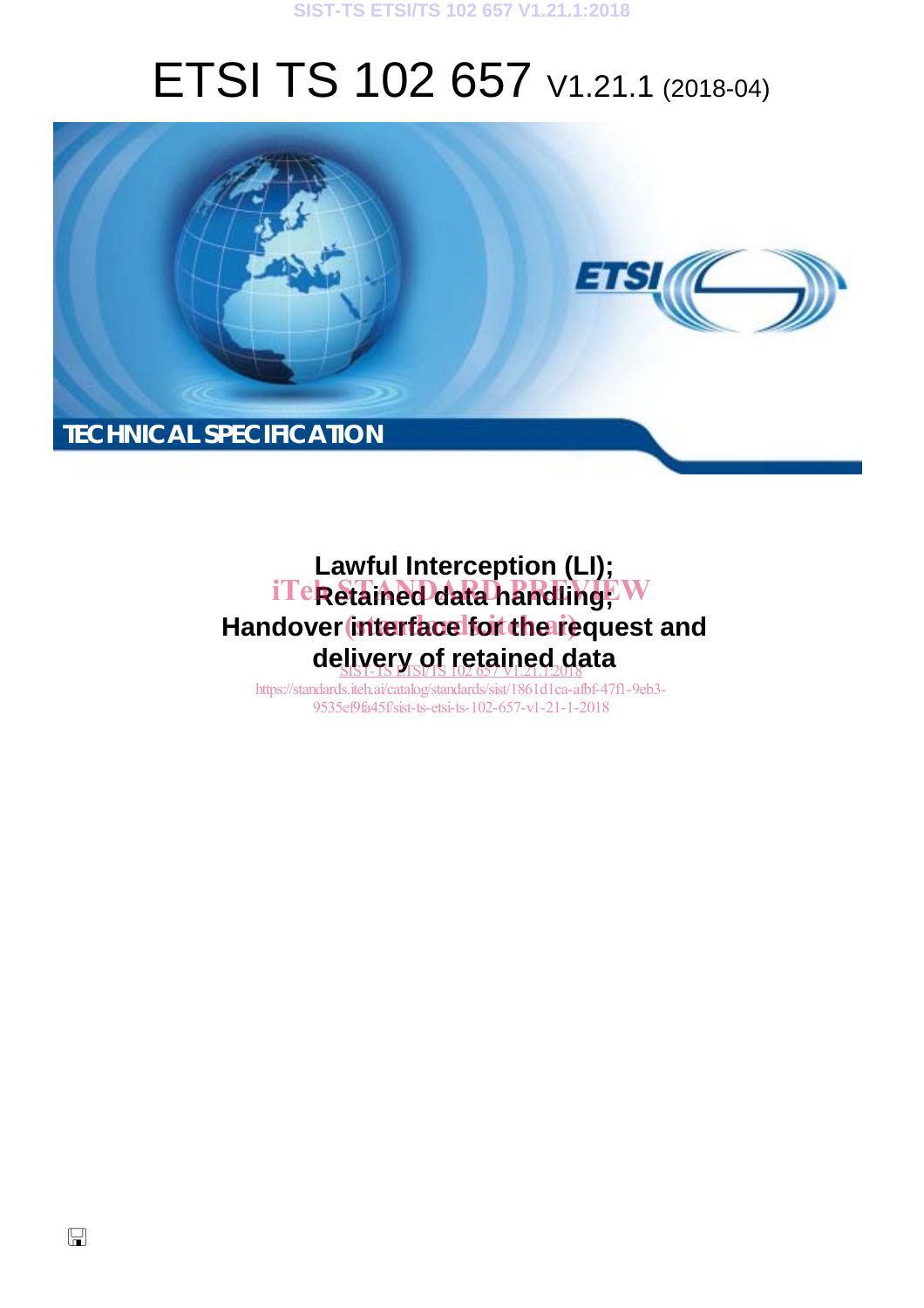Reference RTS/LI-00155

Keywords

handover, retention

#### *ETSI*

650 Route des Lucioles F-06921 Sophia Antipolis Cedex - FRANCE

Tel.: +33 4 92 94 42 00 Fax: +33 4 93 65 47 16

Siret N° 348 623 562 00017 - NAF 742 C Association à but non lucratif enregistrée à la iTeh S<sup>Sous-Préfecture</sup> de Grasse (06) N° 7803/88 / IEW

### (standards.iteh.ai)

*Important notice*  SIST-TS ETSI/TS 102 657 V1.21.1:2018

https://standards.iteh.ai/catalog/standards/sist/1861d1ca-afbf-47f1-9eb3-<br>The present document can be downloaded from: http://www.etsi.org/standards-search de present document can be downloaded inom<br>9533etx19451/sist-ts-etsi-ts-102-672--21-21-2018

The present document may be made available in electronic versions and/or in print. The content of any electronic and/or print versions of the present document shall not be modified without the prior written authorization of ETSI. In case of any existing or perceived difference in contents between such versions and/or in print, the only prevailing document is the print of the Portable Document Format (PDF) version kept on a specific network drive within ETSI Secretariat.

Users of the present document should be aware that the document may be subject to revision or change of status. Information on the current status of this and other ETSI documents is available at https://portal.etsi.org/TB/ETSIDeliverableStatus.aspx

If you find errors in the present document, please send your comment to one of the following services: https://portal.etsi.org/People/CommiteeSupportStaff.aspx

#### *Copyright Notification*

No part may be reproduced or utilized in any form or by any means, electronic or mechanical, including photocopying and microfilm except as authorized by written permission of ETSI. The content of the PDF version shall not be modified without the written authorization of ETSI. The copyright and the foregoing restriction extend to reproduction in all media.

> © ETSI 2018. All rights reserved.

**DECT**TM, **PLUGTESTS**TM, **UMTS**TM and the ETSI logo are trademarks of ETSI registered for the benefit of its Members. **3GPP**TM and **LTE**TM are trademarks of ETSI registered for the benefit of its Members and of the 3GPP Organizational Partners. **oneM2M** logo is protected for the benefit of its Members.

**GSM**® and the GSM logo are trademarks registered and owned by the GSM Association.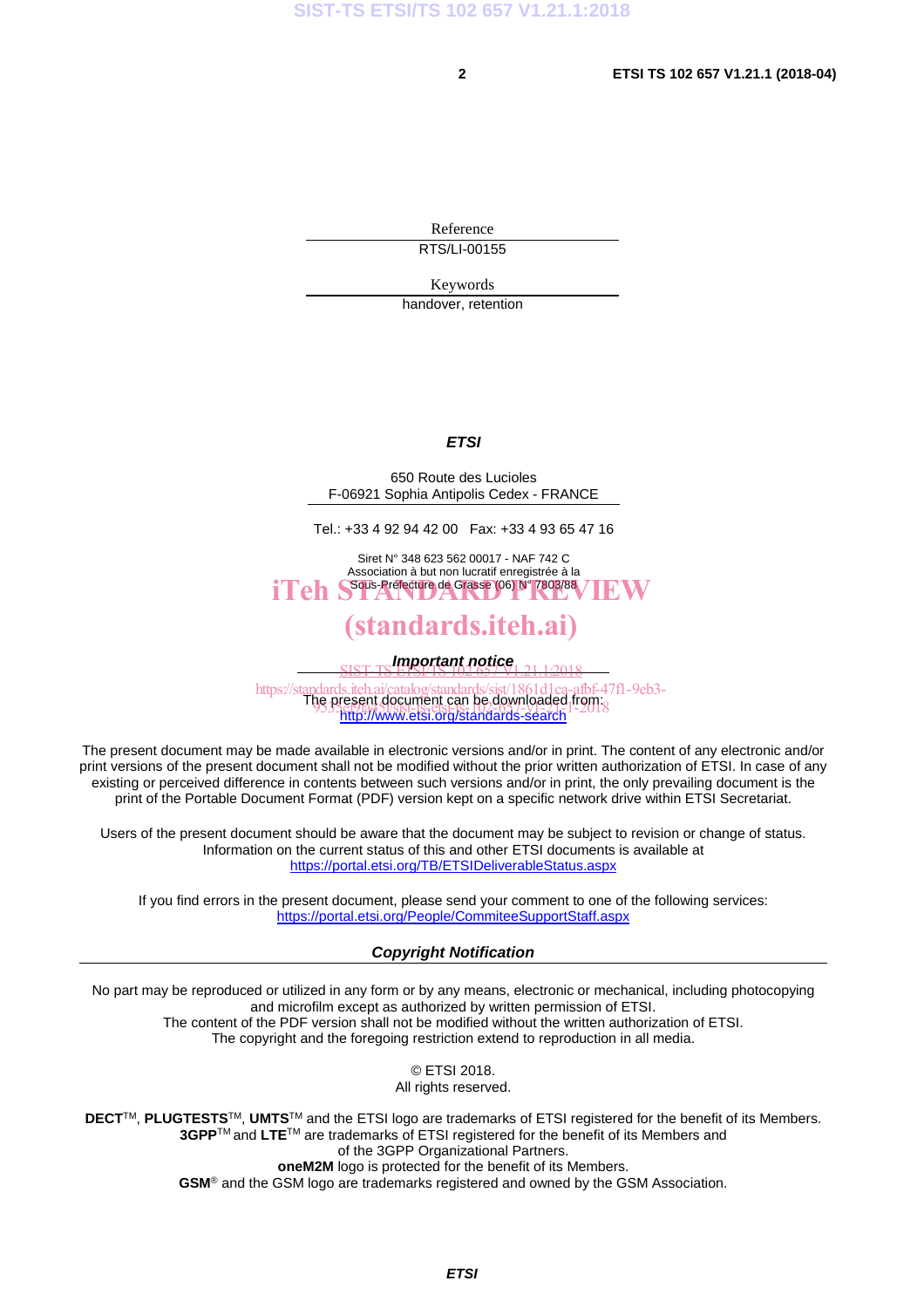$\mathbf{3}$ 

# Contents

| 1              |                                                                                     |  |
|----------------|-------------------------------------------------------------------------------------|--|
| $\overline{2}$ |                                                                                     |  |
| 2.1            |                                                                                     |  |
| 2.2            |                                                                                     |  |
| 3              |                                                                                     |  |
| 3.1            |                                                                                     |  |
| 3.2            |                                                                                     |  |
|                |                                                                                     |  |
| $\overline{4}$ |                                                                                     |  |
| 4.1            |                                                                                     |  |
| 4.2<br>4.3     |                                                                                     |  |
| 4.4            |                                                                                     |  |
| 4.5            |                                                                                     |  |
|                |                                                                                     |  |
| 5              |                                                                                     |  |
| 5.1            |                                                                                     |  |
| 5.1.1<br>5.1.2 |                                                                                     |  |
| 5.1.3          |                                                                                     |  |
| 5.1.4          |                                                                                     |  |
| 5.1.5          |                                                                                     |  |
| 5.1.5.1        | Error and failure aypests.itch.ai/catalog/standards/sist/1861d1ca-afbf-47f1-9eb3-18 |  |
| 5.1.5.2        |                                                                                     |  |
| 5.1.5.3        |                                                                                     |  |
| 5.1.5.4        |                                                                                     |  |
| 5.1.6          |                                                                                     |  |
| 5.1.7          |                                                                                     |  |
| 5.1.8<br>5.1.9 |                                                                                     |  |
| 5.2            |                                                                                     |  |
| 5.2.1          |                                                                                     |  |
| 5.2.2          |                                                                                     |  |
| 5.2.3          |                                                                                     |  |
| 5.3            |                                                                                     |  |
| 5.3.1          |                                                                                     |  |
| 5.3.2          |                                                                                     |  |
| 5.3.3          |                                                                                     |  |
| 5.4<br>5.5     |                                                                                     |  |
|                |                                                                                     |  |
| 6              |                                                                                     |  |
| 6.1            |                                                                                     |  |
| 6.1.1          |                                                                                     |  |
| 6.1.2<br>6.1.3 |                                                                                     |  |
| 6.1.3.1        |                                                                                     |  |
| 6.1.3.2        |                                                                                     |  |
| 6.1.4          |                                                                                     |  |
| 6.1.5          |                                                                                     |  |
| 6.2            |                                                                                     |  |
| 6.2.1          |                                                                                     |  |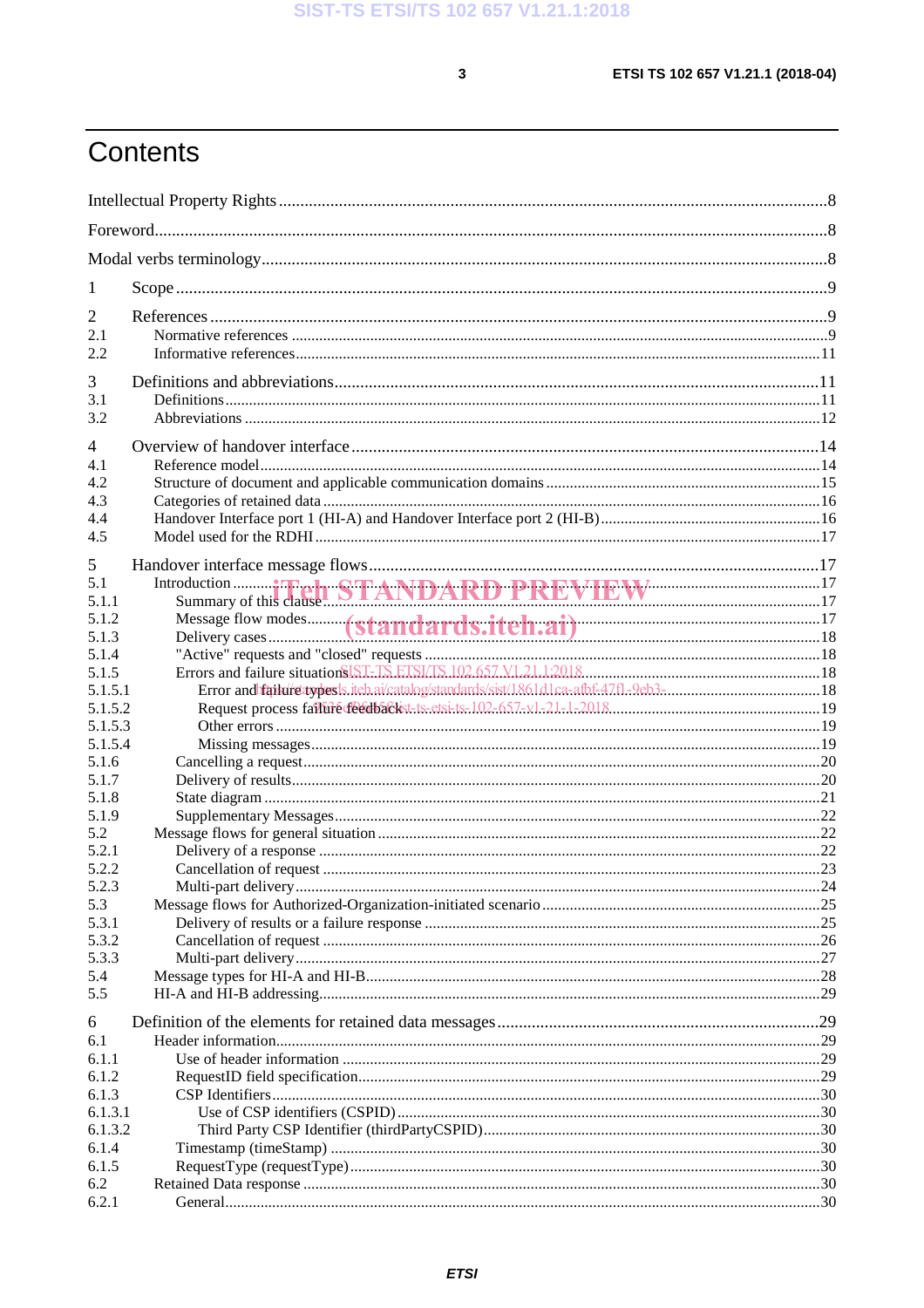$\overline{\mathbf{4}}$ 

| 6.2.2            |                                            |  |
|------------------|--------------------------------------------|--|
| 6.2.2.1          |                                            |  |
| 6.2.2.2          |                                            |  |
| 6.2.3            |                                            |  |
| 6.2.4            |                                            |  |
| 6.3              |                                            |  |
| 6.3.1            |                                            |  |
| 6.3.2            |                                            |  |
| 6.3.3            |                                            |  |
| 6.3.3.1          |                                            |  |
| 6.3.3.2          |                                            |  |
| 6.3.3.3          |                                            |  |
| 6.3.3.4          |                                            |  |
| 6.4              |                                            |  |
| 7                |                                            |  |
| 7.1              |                                            |  |
| 7.2              |                                            |  |
| 7.2.1            |                                            |  |
| 7.2.2            |                                            |  |
| 7.2.3            |                                            |  |
| 7.2.4            |                                            |  |
| 7.3              |                                            |  |
| 7.3.0            |                                            |  |
| 7.3.1            |                                            |  |
| 7.3.2            |                                            |  |
| 7.3.2.1          |                                            |  |
| 7.3.2.2          | Introduction, The <b>ANDARD PREVIEW</b> 26 |  |
| 7.3.3            |                                            |  |
| 7.3.4            |                                            |  |
|                  |                                            |  |
| 8                |                                            |  |
| 8.1              |                                            |  |
| 8.2              |                                            |  |
| 8.3              |                                            |  |
| 8.4              |                                            |  |
| 8.4.1            |                                            |  |
| 8.4.2            |                                            |  |
| 8.4.3            |                                            |  |
| 8.4.3.1          |                                            |  |
| 8.4.3.2          |                                            |  |
| 8.4.3.3          |                                            |  |
| 8.4.3.4          |                                            |  |
|                  | <b>Annex A (normative):</b>                |  |
| A.1              |                                            |  |
| A.1.1            |                                            |  |
| A.1.2            |                                            |  |
| A.1.3            |                                            |  |
| A.2              |                                            |  |
| A.2.1            |                                            |  |
| A.2.1.1          |                                            |  |
| A.2.1.2          |                                            |  |
| A.2.2            |                                            |  |
|                  |                                            |  |
| A.2.2.1          |                                            |  |
| A.2.2.2          |                                            |  |
| A.2.2.3          |                                            |  |
| A.2.2.4          |                                            |  |
| A.2.2.5          |                                            |  |
| A.2.2.6<br>A.2.3 |                                            |  |
|                  |                                            |  |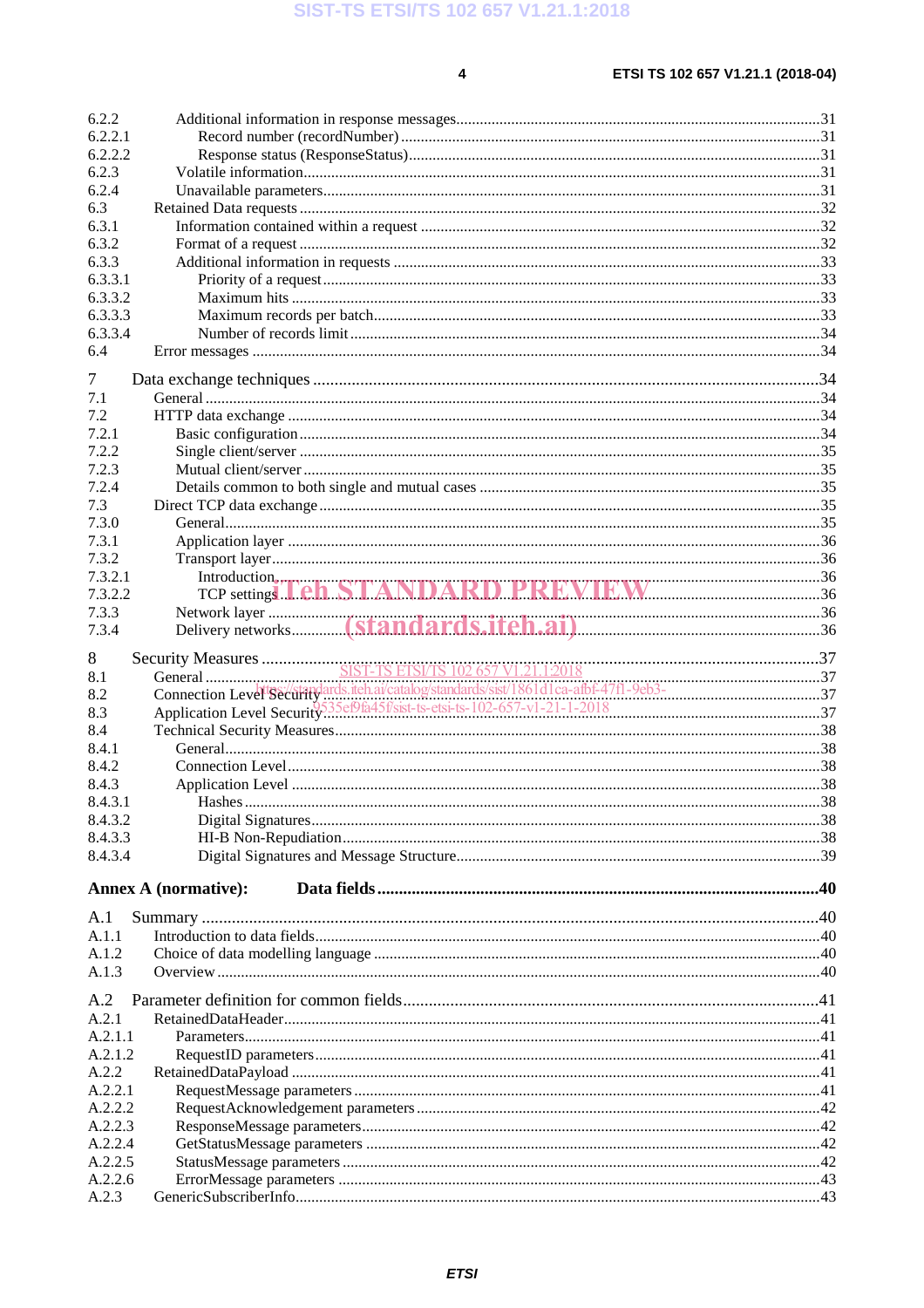SIST-TS ETSI/TS 102 657 V1.21.1:2018

 $\overline{\mathbf{5}}$ 

| A.2.3.1            |                                           |  |
|--------------------|-------------------------------------------|--|
| A.2.3.2            |                                           |  |
| A.2.3.3            |                                           |  |
| A.2.4              |                                           |  |
|                    |                                           |  |
| A.3                |                                           |  |
| A.3.1              |                                           |  |
| A.3.1.1            |                                           |  |
| A.3.1.2            |                                           |  |
| A.3.2              |                                           |  |
| A.3.2.1            |                                           |  |
| A.3.2.2            |                                           |  |
| A.3.3              |                                           |  |
| A.3.4              |                                           |  |
|                    |                                           |  |
|                    | <b>Annex B</b> (normative):               |  |
|                    |                                           |  |
| B.1                |                                           |  |
|                    |                                           |  |
| B.2                |                                           |  |
| B.2.1              |                                           |  |
| <b>B.2.2</b>       |                                           |  |
| B.2.2.0            |                                           |  |
| B.2.2.1            |                                           |  |
| <b>B.2.2.2</b>     |                                           |  |
|                    |                                           |  |
| <b>B.2.2.3</b>     |                                           |  |
| B.2.2.4            |                                           |  |
| B.2.2.4.1          | Description March 1997 ANDARD PREVIEW 359 |  |
| B.2.3              |                                           |  |
| B.2.3.0            |                                           |  |
| B.2.3.1            |                                           |  |
| <b>B.2.4</b>       |                                           |  |
| B.2.4.1            |                                           |  |
| <b>B.2.4.2</b>     |                                           |  |
| <b>B.2.4.3</b>     |                                           |  |
| <b>B.2.4.4</b>     |                                           |  |
| <b>B.2.5</b>       |                                           |  |
| B.2.5.1            |                                           |  |
| B.2.6              |                                           |  |
|                    |                                           |  |
| <b>B.2.6.1</b>     |                                           |  |
| B.2.6.2            |                                           |  |
| B.2.6.2.1          |                                           |  |
| B.2.6.2.2          |                                           |  |
| B.2.6.2.3          |                                           |  |
| B.2.6.2.4          |                                           |  |
| B.2.6.3            |                                           |  |
| B.2.6.3.1          |                                           |  |
|                    |                                           |  |
| B.3                |                                           |  |
|                    |                                           |  |
| B.4                |                                           |  |
|                    | <b>Annex C</b> (normative):               |  |
|                    |                                           |  |
| C.1                |                                           |  |
|                    |                                           |  |
| C.2                |                                           |  |
|                    |                                           |  |
|                    |                                           |  |
| C.2.1              |                                           |  |
| C.2.2              |                                           |  |
| C.2.2.0            |                                           |  |
| C.2.2.1            |                                           |  |
| C.2.2.2            |                                           |  |
| C.2.2.3            |                                           |  |
| C.2.2.4<br>C.2.2.5 |                                           |  |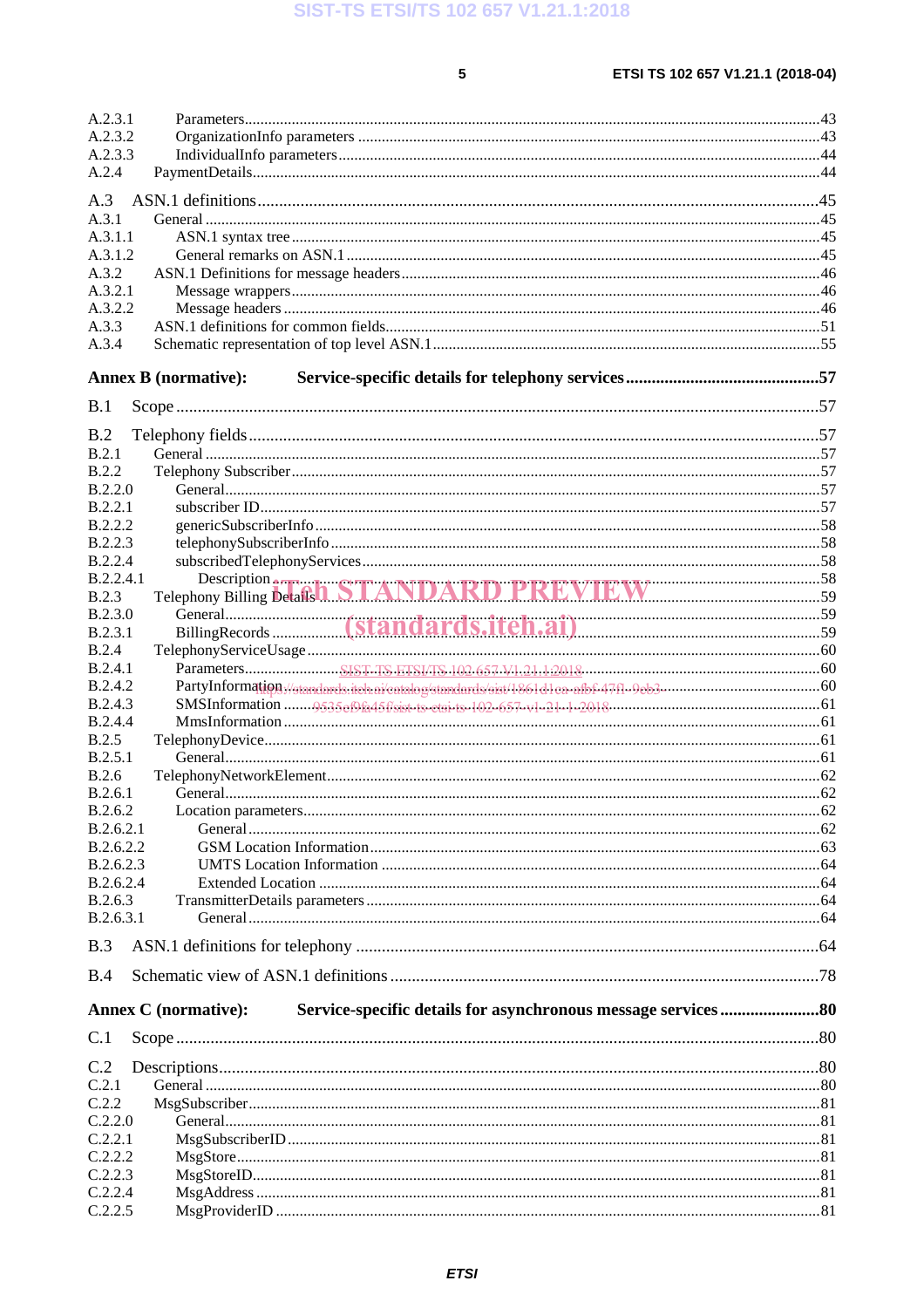SIST-TS ETSI/TS 102 657 V1.21.1:2018

 $6\phantom{a}$ 

| C.2.3           |                                                                                                 |  |
|-----------------|-------------------------------------------------------------------------------------------------|--|
| C.2.3.0         |                                                                                                 |  |
| C.2.3.1         |                                                                                                 |  |
| C.2.3.2         |                                                                                                 |  |
| C.2.4           |                                                                                                 |  |
| C.2.4.0         |                                                                                                 |  |
| C.2.4.1         |                                                                                                 |  |
| C.3             |                                                                                                 |  |
| C.4             |                                                                                                 |  |
|                 | Service-specific details for synchronous multi-media services 88<br><b>Annex D</b> (normative): |  |
| D.1             |                                                                                                 |  |
| D.2             |                                                                                                 |  |
| D.2.1           |                                                                                                 |  |
| D.2.2           |                                                                                                 |  |
| D.2.2.0         |                                                                                                 |  |
| D.2.2.1         |                                                                                                 |  |
| D.2.2.2         |                                                                                                 |  |
| D.2.2.3         |                                                                                                 |  |
| D.2.2.4         |                                                                                                 |  |
| D.2.2.4.1       |                                                                                                 |  |
| D.2.3           |                                                                                                 |  |
| D.2.3.1         |                                                                                                 |  |
| D.2.3.2         |                                                                                                 |  |
| D.2.3.3         |                                                                                                 |  |
| D.2.4           |                                                                                                 |  |
| D.2.4.1         |                                                                                                 |  |
| D.2.4.2         |                                                                                                 |  |
| D.2.4.3         |                                                                                                 |  |
| D.2.4.4         |                                                                                                 |  |
| D.3             |                                                                                                 |  |
| D.4             |                                                                                                 |  |
|                 | Service-specific details for network access services101<br><b>Annex E</b> (normative):          |  |
| E.1             |                                                                                                 |  |
| E.2             |                                                                                                 |  |
| E.2.1           |                                                                                                 |  |
| E.2.2           |                                                                                                 |  |
| E.2.3           |                                                                                                 |  |
| E.2.4           |                                                                                                 |  |
| E.2.5           |                                                                                                 |  |
| E.2.6           |                                                                                                 |  |
| E.2.7           |                                                                                                 |  |
| E.3             |                                                                                                 |  |
| E.4             |                                                                                                 |  |
|                 | <b>Annex F</b> (informative):                                                                   |  |
|                 |                                                                                                 |  |
| F <sub>.1</sub> |                                                                                                 |  |
| F.1.1           |                                                                                                 |  |
| F.1.2           |                                                                                                 |  |
| F.1.3           |                                                                                                 |  |
| F <sub>.2</sub> |                                                                                                 |  |
| F.2.1           |                                                                                                 |  |
| F.2.2           |                                                                                                 |  |
| F.2.3           |                                                                                                 |  |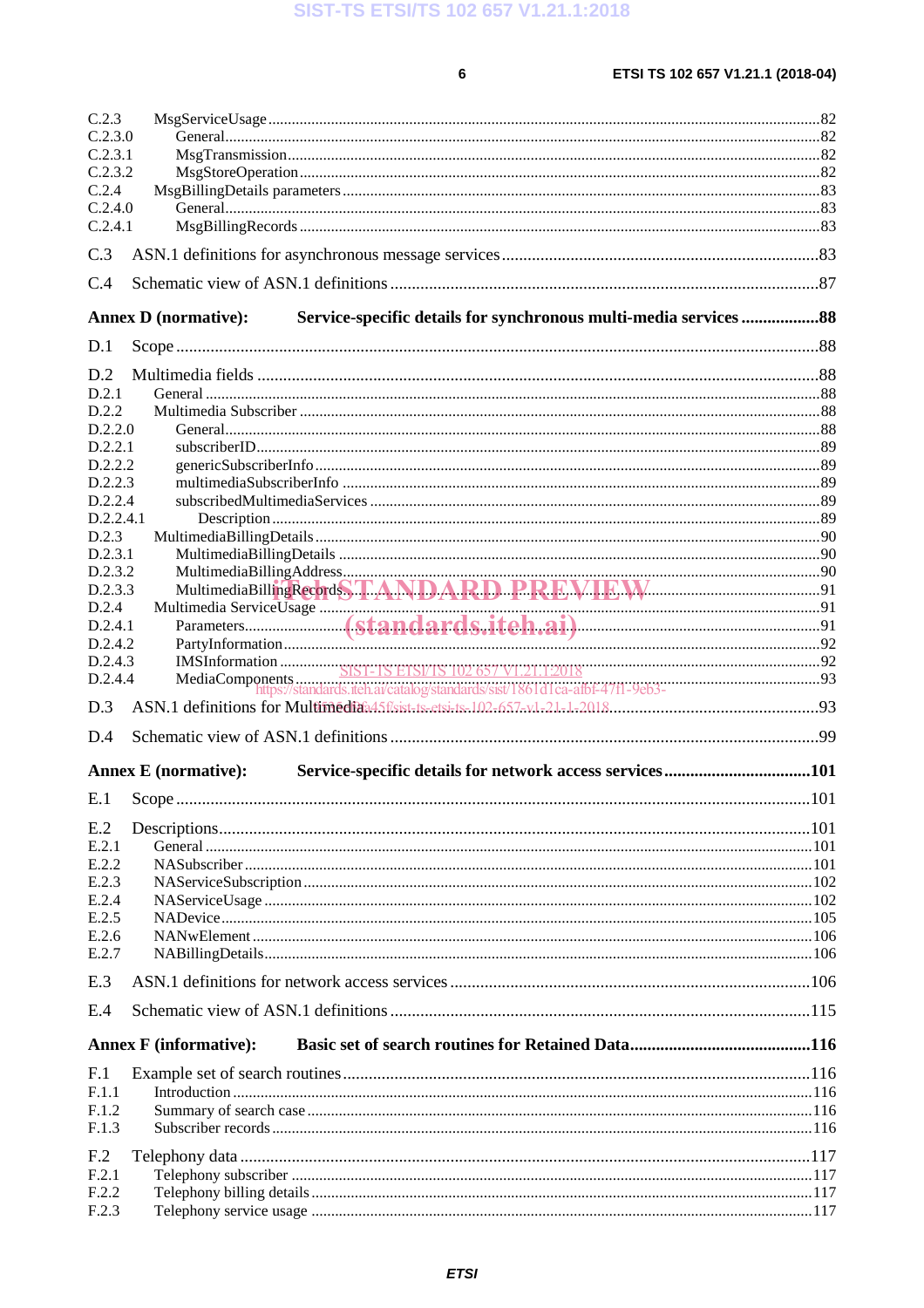$\overline{7}$ 

| F.2.4                                      |                               |                                                                                                  |  |
|--------------------------------------------|-------------------------------|--------------------------------------------------------------------------------------------------|--|
| F.3<br>F.3.1<br>F.3.2                      |                               |                                                                                                  |  |
| F.4<br>F.4.1<br>F.4.2                      |                               |                                                                                                  |  |
|                                            | <b>Annex G (informative):</b> |                                                                                                  |  |
| G.1                                        |                               |                                                                                                  |  |
| G.2                                        |                               |                                                                                                  |  |
| G.3                                        |                               |                                                                                                  |  |
|                                            | <b>Annex H</b> (informative): |                                                                                                  |  |
| H.1                                        |                               |                                                                                                  |  |
| H <sub>.2</sub><br>H.2.1<br>H.2.2<br>H.2.3 |                               |                                                                                                  |  |
| H.3<br>H.3.1<br>H.3.2<br>H.3.3             |                               |                                                                                                  |  |
| H.3.4                                      |                               | Usage: Traffic Data related information (Reply). The construction of the construction of the 124 |  |
| H.3.5<br>H.3.6                             |                               |                                                                                                  |  |
| H.4<br>H.4.1<br>H.4.2                      |                               |                                                                                                  |  |
|                                            | <b>Annex I</b> (informative): |                                                                                                  |  |
|                                            | <b>Annex J (informative):</b> |                                                                                                  |  |
| J.1                                        |                               |                                                                                                  |  |
| J.2                                        |                               |                                                                                                  |  |
| J.3                                        |                               |                                                                                                  |  |
|                                            | <b>Annex K</b> (informative): |                                                                                                  |  |
|                                            |                               |                                                                                                  |  |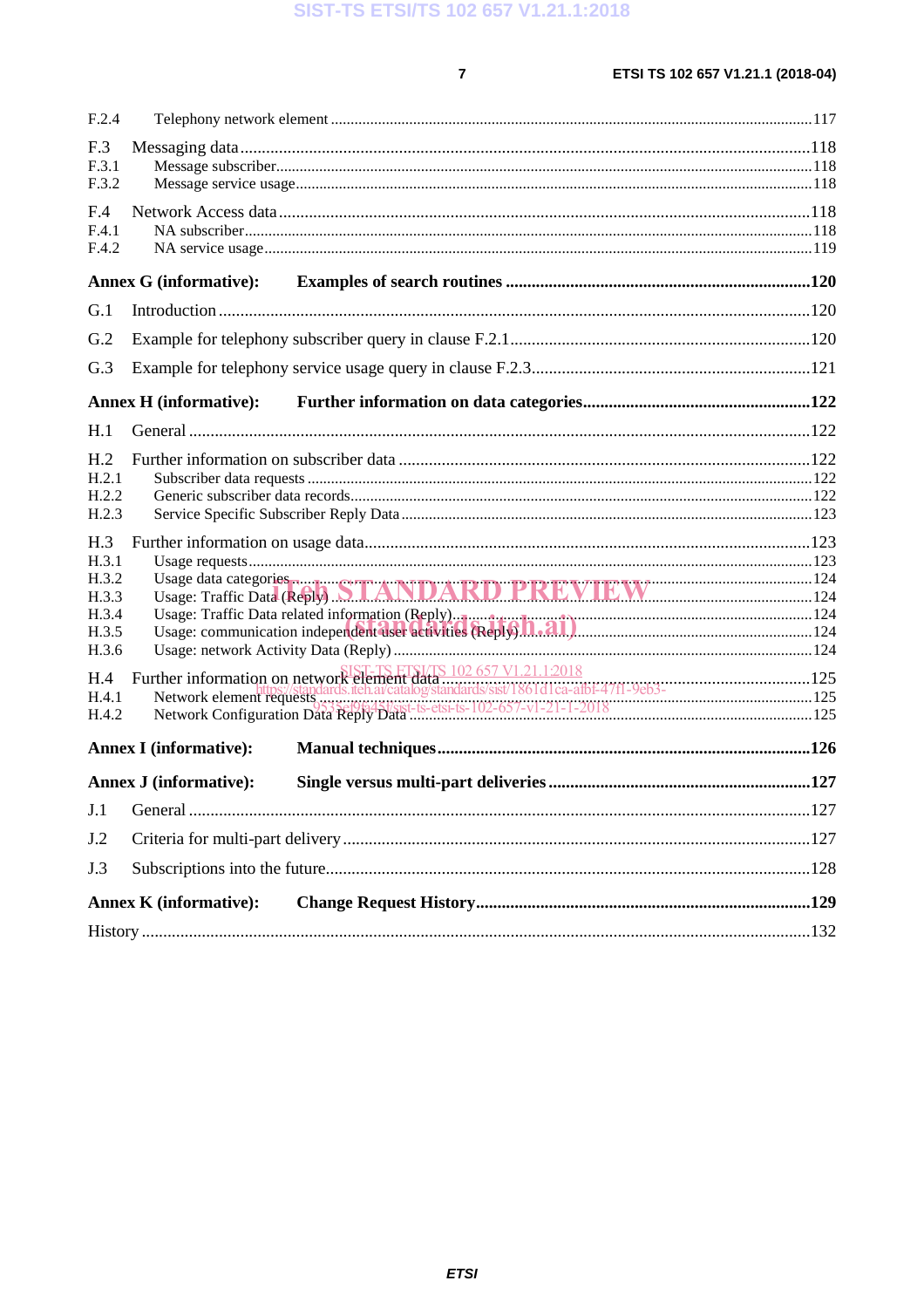# Intellectual Property Rights

#### Essential patents

IPRs essential or potentially essential to normative deliverables may have been declared to ETSI. The information pertaining to these essential IPRs, if any, is publicly available for **ETSI members and non-members**, and can be found in ETSI SR 000 314: *"Intellectual Property Rights (IPRs); Essential, or potentially Essential, IPRs notified to ETSI in respect of ETSI standards"*, which is available from the ETSI Secretariat. Latest updates are available on the ETSI Web server (https://ipr.etsi.org/).

Pursuant to the ETSI IPR Policy, no investigation, including IPR searches, has been carried out by ETSI. No guarantee can be given as to the existence of other IPRs not referenced in ETSI SR 000 314 (or the updates on the ETSI Web server) which are, or may be, or may become, essential to the present document.

#### **Trademarks**

The present document may include trademarks and/or tradenames which are asserted and/or registered by their owners. ETSI claims no ownership of these except for any which are indicated as being the property of ETSI, and conveys no right to use or reproduce any trademark and/or tradename. Mention of those trademarks in the present document does not constitute an endorsement by ETSI of products, services or organizations associated with those trademarks.

### Foreword

This Technical Specification (TS) has been produced by ETSI Technical Committee Lawful Interception (LI).

The ASN.1 module and XML schema are also available as an electronic attachment to the original document from the ETSI site (see details in clause A.3.1.2).

SIST-TS ETSI/TS 102 657 V1.21.1:2018

https://standards.iteh.ai/catalog/standards/sist/1861d1ca-afbf-47f1-9eb3  $sist-ts-etsi-ts-102-657-v1-21-1-2018$ 

# Modal verbs terminology

In the present document "**shall**", "**shall not**", "**should**", "**should not**", "**may**", "**need not**", "**will**", "**will not**", "**can**" and "**cannot**" are to be interpreted as described in clause 3.2 of the ETSI Drafting Rules (Verbal forms for the expression of provisions).

"**must**" and "**must not**" are **NOT** allowed in ETSI deliverables except when used in direct citation.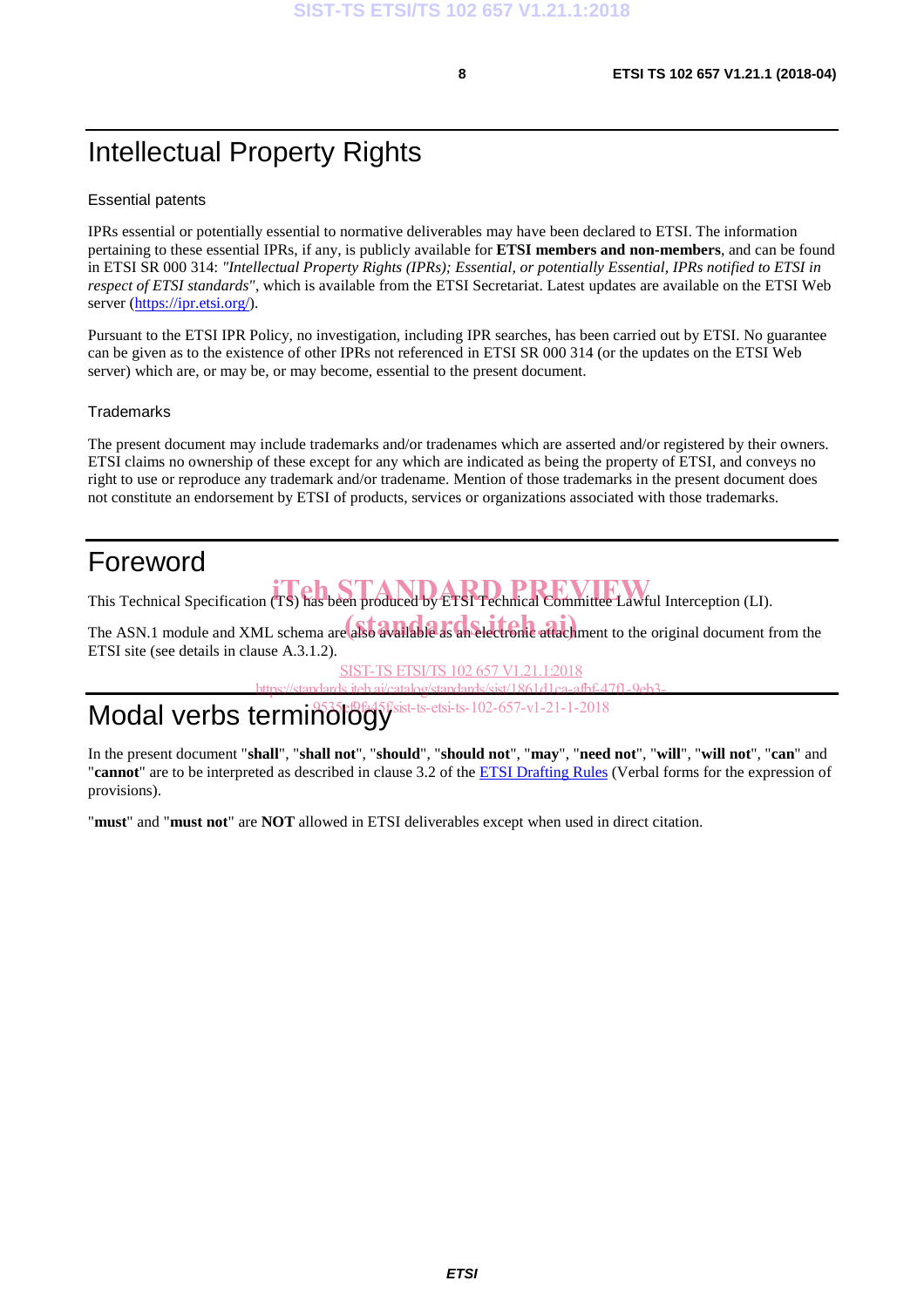### 1 Scope

The present document is based on requirements from ETSI TS 102 656 [2].

The present document contains handover requirements and a handover specification for the data that is identified in national legislations on Retained Data.

The present document considers both the requesting of retained data and the delivery of the results.

The present document defines an electronic interface. An informative annex describes how this interface may be adapted for manual techniques. Apart from in annex I, the present document does not consider manual techniques.

### 2 References

### 2.1 Normative references

References are either specific (identified by date of publication and/or edition number or version number) or non-specific. For specific references, only the cited version applies. For non-specific references, the latest version of the referenced document (including any amendments) applies.

Referenced documents which are not found to be publicly available in the expected location might be found at https://docbox.etsi.org/Reference.

NOTE: While any hyperlinks included in this clause were valid at the time of publication, ETSI cannot guarantee their long term validity. (standards.iteh.ai)

The following referenced documents are necessary for the application of the present document.

SIST-TS ETSI/TS 102 657 V1.21.1:2018

- [1] Void. https://standards.iteh.ai/catalog/standards/sist/1861d1ca-afbf-47f1-9eb3-
- [2] ETSI TS 102  $65\overline{6}$ <sup>35</sup> $\overline{12}$ fa $\overline{43}$ f Interception (Li);  $\overline{6}$ ctained  $\overline{12}$ a<sup>1</sup>a<sup>1</sup> Requirements of Law Enforcement Agencies for handling Retained Data".
- [3] ETSI TS 102 232-1: "Lawful Interception (LI); Handover Interface and Service-Specific Details (SSD) for IP delivery; Part 1: Handover specification for IP delivery".
- [4] ISO 3166-1: "Codes for the representation of names of countries and their subdivisions -- Part 1: Country codes".
- [5] ISO 4217: "Codes for the representation of currencies".
- [6] ETSI TS 101 671: "Lawful Interception (LI); Handover interface for the lawful interception of telecommunications traffic".
- NOTE: Periodically ETSI TS 101 671 is published as ETSI ES 201 671. A reference to the latest version of the TS as above reflects the latest stable content from ETSI/TC LI.
- [7] ETSI EN 300 356 (all parts): "Integrated Services Digital Network (ISDN); Signalling System No.7 (SS7); ISDN User Part (ISUP) version 4 for the international interface".
- [8] ETSI TS 100 974: "Digital cellular telecommunications system (Phase 2+); Mobile Application Part (MAP) specification (3GPP TS 09.02)".
- [9] ETSI TS 124 008: "Digital cellular telecommunications system (Phase 2+) (GSM); Universal Mobile Telecommunications System (UMTS); LTE; Mobile radio interface Layer 3 specification; Core network protocols; Stage 3 (3GPP TS 24.008)".
- [10] **Void.**
- [11] ETSI TS 133 108: "Universal Mobile Telecommunications System (UMTS); LTE; 3G security; Handover interface for Lawful Interception (LI) (3GPP TS 33.108)".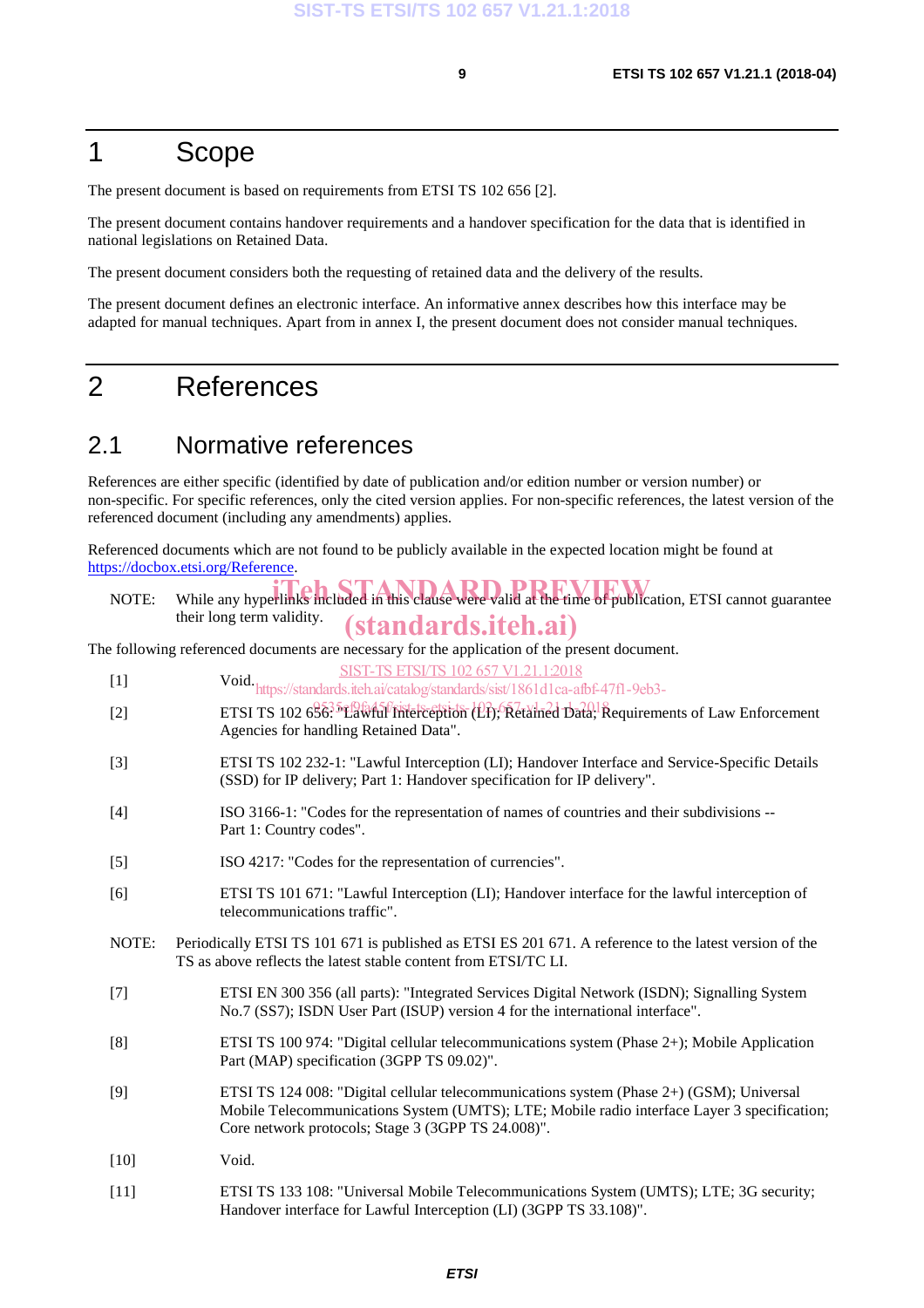- [12] ETSI TS 101 109 (V7.2.0): "Digital cellular telecommunications system (Phase 2+); Universal Geographical Area Description (GAD) (3GPP TS 03.32 version 7.2.0 Release 1998)".
- [13] FIPS PUB 186-4: "Digital Signature Standard (DSS)".
- [14] IETF RFC 7230: "Hypertext Transfer Protocol (HTTP/1.1): Message Syntax and Routing".
- [15] IETF RFC 2818: "HTTP Over TLS".
- [16] ETSI TS 123 040: "Digital cellular telecommunications system (Phase 2+) (GSM); Universal Mobile Telecommunications System (UMTS); Technical realization of the Short Message Service (SMS) (3GPP TS 23.040)".
- [17] IETF RFC 793: "Transmission Control Protocol".
- [18] IETF RFC 5681: "TCP Congestion Control".
- NOTE: IETF RFC 5681 obsoletes IETF RFC 2581: "TCP Congestion Control".
- [19] IETF RFC 6298: "Computing TCP's Retransmission Timer".
- NOTE: IETF RFC 6298 obsoletes IETF RFC 2988: "Computing TCP's Retransmission Timer".
- [20] IETF RFC 1122: "Requirements for Internet Hosts Communication Layers".
- [21] **IETF RFC 791: "Internet Protocol".**
- [22] ETSI ES 282 002: "Telecommunications and Internet converged Services and Protocols for Advanced Networking (TISPAN); PSTN/ISDN Emulation Sub-system (PES); Functional architecture"eh STANDARD PREVIEW
- [23] IETF RFC 2822: "Standard for the format of ARPA internet text messages".
- [24] **IETF RFC 5322: "Internet Message Format".**<br>SIST-TS ETSI/TS 102 657 V1.21.1:2018
- T-TS ETSI/TS 102 657
- NOTE: IETF RFC 5322 obsoletes JEJFaREG 2822; "Internet Message Format'l 9eb3-
- **ETSI TS** 123 228: "Digital cellular telecommunications system (Phase 2+) (GSM); Universal [25] Mobile Telecommunications System (UMTS); LTE; IP Multimedia Subsystem (IMS); Stage 2 (3GPP TS 23.228)".
- [26] IETF RFC 3261: "SIP: Session Initiation Protocol".
- [27] IETF RFC 4506: "XDR: External Data Representation Standard".
- [28] ISO 13616-1:2007: "Financial services -- International bank account number (IBAN) -- Part 1: Structure of the IBAN".
- [29] ISO 9362:2014: "Banking -- Banking telecommunication messages Business identifier code (BIC)".
- [30] Void.
- [31] ETSI TS 125 413: "Universal Mobile Telecommunications System (UMTS); UTRAN Iu interface Radio Access Network Application Part (RANAP) signalling (3GPP TS 25.413)".
- [32] ETSI TS 129 274: "Universal Mobile Telecommunications System (UMTS); LTE; 3GPP Evolved Packet System (EPS); Evolved General Packet Radio Service (GPRS) Tunnelling Protocol for Control plane (GTPv2-C); Stage 3 (3GPP TS 29.274)".
- [33] ETSI TS 129 061: "Digital cellular telecommunications system (Phase 2+) (GSM); Universal Mobile Telecommunications System (UMTS); LTE; Interworking between the Public Land Mobile Network (PLMN) supporting packet based services and Packet Data Networks (PDN) (3GPP TS 29.061)".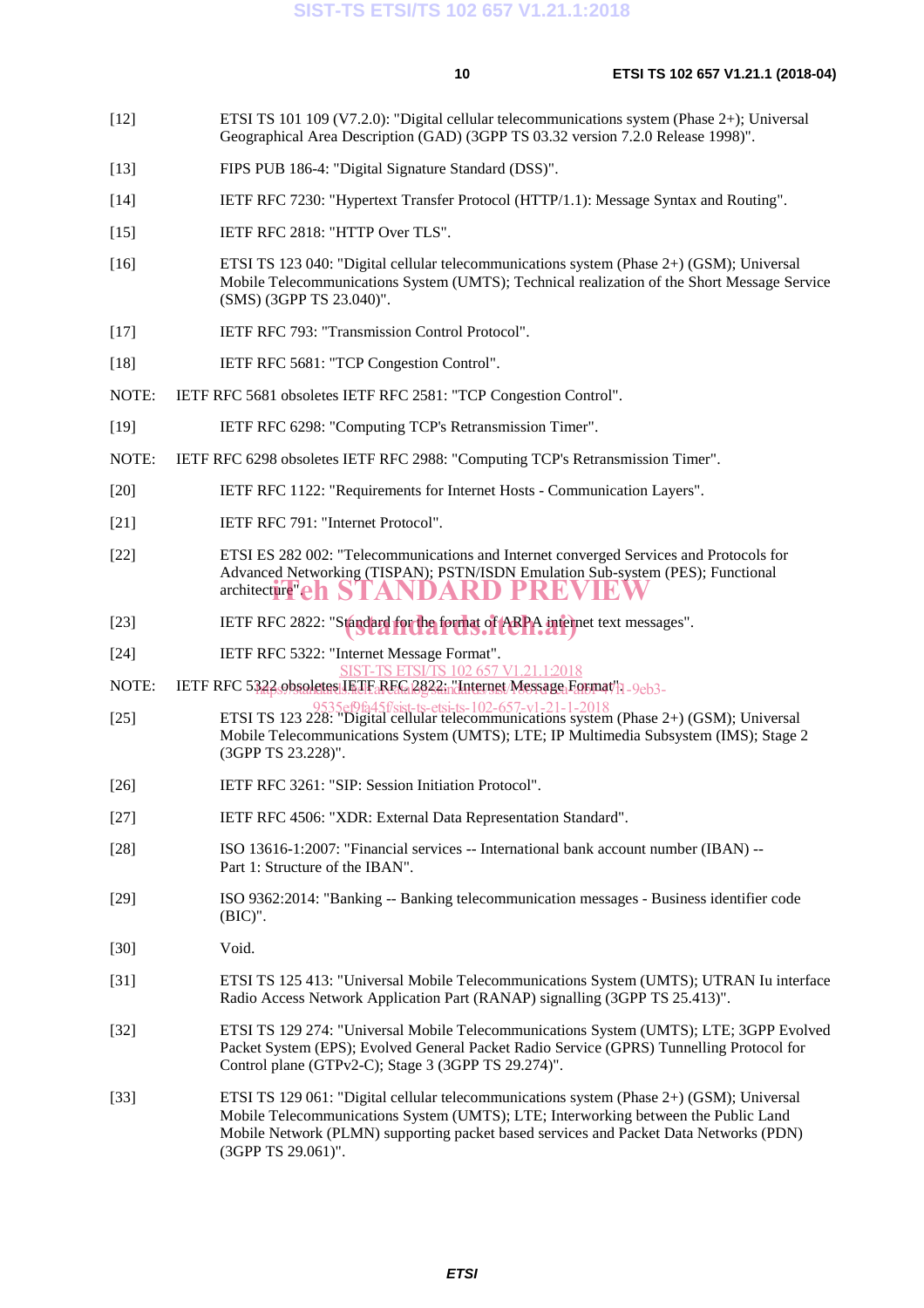| [34] | ETSI TS 129 118: "Universal Mobile Telecommunications System (UMTS); LTE; Mobility           |
|------|----------------------------------------------------------------------------------------------|
|      | Management Entity (MME) - Visitor Location Register (VLR) SGs interface specification (3GPP) |
|      | TS 29.118)".                                                                                 |

- [35] ETSI TS 123 272: "Digital cellular telecommunications system (Phase 2+) (GSM); Universal Mobile Telecommunications System (UMTS); LTE; Circuit Switched (CS) fallback in Evolved Packet System (EPS); Stage 2 (3GPP TS 23.272)".
- [36] ETSI TS 133 234: "Universal Mobile Telecommunications System (UMTS); LTE; 3G security; Wireless Local Area Network (WLAN) interworking security (3GPP TS 33.234)".
- [37] W3C Recommendation 16 November 1999: "XML Path Language (XPath) Version 1.0".
- [38] ETSI TS 123 008: "Digital cellular telecommunications system (Phase 2+) (GSM); Universal Mobile Telecommunications System (UMTS); LTE; Organization of subscriber data (3GPP TS 23.008)".
- [39] ETSI TS 124 229: "Digital cellular telecommunications system (Phase 2+) (GSM); Universal Mobile Telecommunications System (UMTS); LTE; IP multimedia call control protocol based on Session Initiation Protocol (SIP) and Session Description Protocol (SDP); Stage 3 (3GPP TS 24.229)".
- [40] ISO 639-1:2002: "Codes for the representation of names of languages -- Part 1: Alpha 2 code"

### 2.2 Informative references

References are either specific (identified by date of publication and/or edition number or version number) or References are either specific (identified by date of publication and/or edition number or version number) or<br>non-specific. For specific references, only the cited version applies. For non-specific references, the latest v referenced document (including any amendments) applies. standards.iteh.ai)

NOTE: While any hyperlinks included in this clause were valid at the time of publication, ETSI cannot guarantee their long term validity. SIST-TS ETSI/TS 102 657 V1.21.1:2018

The following referenced documents are not hecessary for the application of the present document but they assist the user with regard to a particular subject area.  $653566/645$  f/sist-ts-etsi-ts-102-657-v1-21-1-2018

Not applicable.

# 3 Definitions and abbreviations

### 3.1 Definitions

For the purposes of the present document, the following terms and definitions apply:

**authorized organization:** any authority legally authorized to request or receive retained data e.g. a Law Enforcement Agency

**Handover Interface A (HI-A):** administrative handover interface comprising requests for information and their responses

**Handover Interface B (HI-B):** data handover interface comprising the retained data transmission of information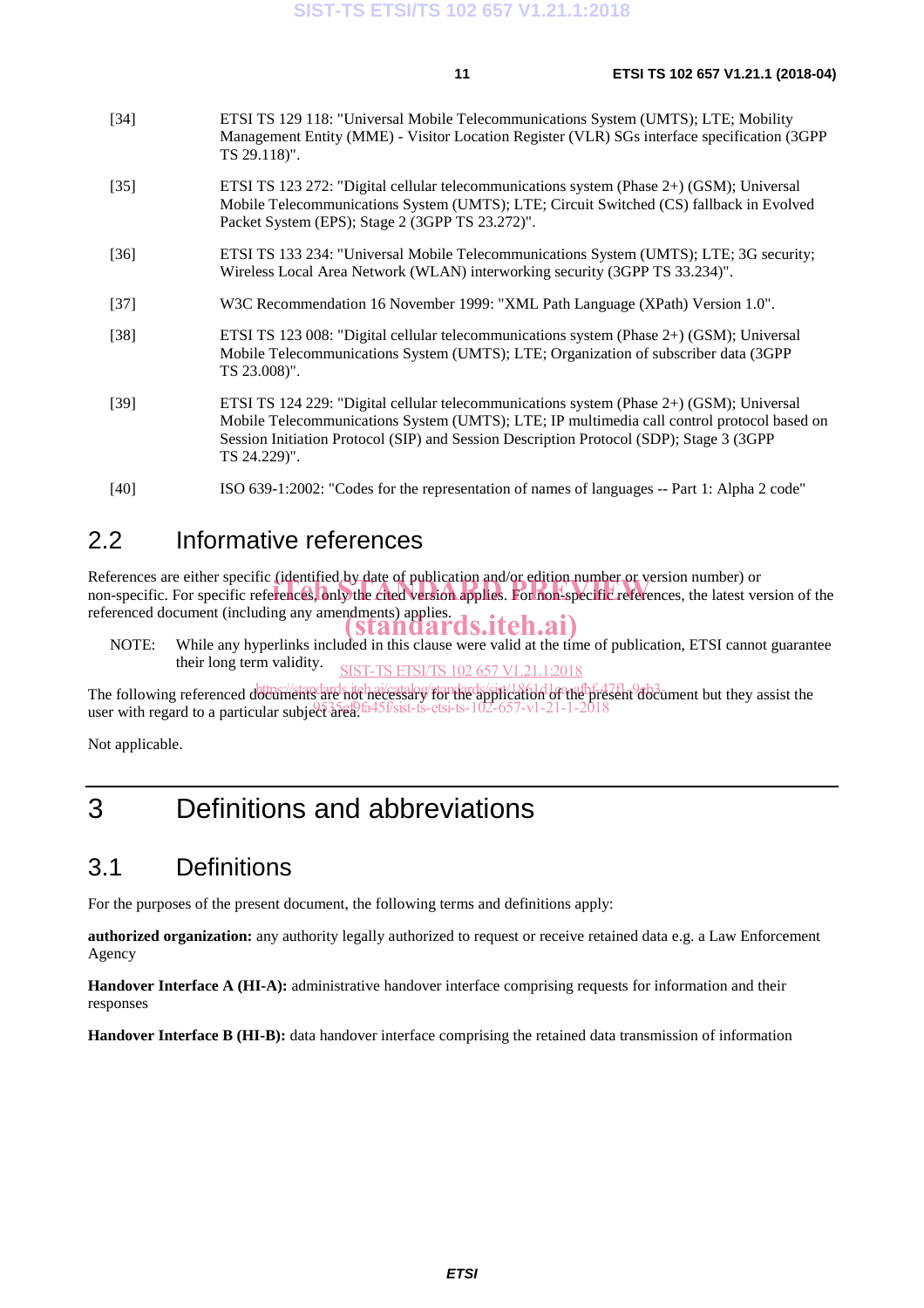**issuing authority:** any entity possessing the necessary jurisdiction and authority pursuant to law to compel a service provider to deliver retained subscriber information or traffic data specified in a query

**lawful authorization:** permission granted to an Authorized Organization under certain conditions to request specified telecommunications retained data and requiring co-operation from a network operator/service provider/access provider

NOTE: Typically, this refers to a warrant or order issued by a lawfully authorized body.

**location information:** information relating to the geographic, physical or logical location of an identity relating to an interception subject

**number:** any address (E.164, IP, email, URI) used for routing in a network or in a service on a user level or network/service level

**receiving authority:** any entity possessing the necessary authority pursuant to law and the technical means to receive retained subscriber information or traffic data delivered by a service provider

**request:** legal requirement for a Communications Service Provider (CSP) to disclose retained data in accordance with relevant national law

**response to request of information:** response from the CSP to the authorized organization acknowledging or rejecting a request for information

**retained data record:** set of data elements for a specific subscriber/user related to a specific service transaction

**service transaction:** instance of a service given by a CSP to a subscriber/user

**service transaction record:** set of data elements describing a service transaction (details to be determined)

transmission of information: transmission of retained data from the CSP to the receiving authority

## (standards.iteh.ai)

### 3.2 Abbreviations

For the purposes of the present document, the following abbreviations apply. sent document, the following appreviations apply:<br>https://standards.iteh.ai/catalog/standards/sist/1861d1ca-afbf-47f1-9eb3-

ACK ACKnowledge<sup>9535ef9fa45f/sist-ts-etsi-ts-102-657-v1-21-1-2018</sup>

| AUN          | <b>AUNIOWIEULE</b>                                 |
|--------------|----------------------------------------------------|
| ADSL         | Asymmetric Digital Subscriber Line                 |
| AO           | Authorized Organization                            |
| <b>APN</b>   | <b>Access Point Name</b>                           |
| ASCII        | American Standard Code for Information Interchange |
| <b>ASN</b>   | <b>Abstract Syntax Notation</b>                    |
| <b>BER</b>   | <b>Basic Encoding Rules</b>                        |
| BIC          | <b>Business Identifier Code</b>                    |
| <b>CGI</b>   | Cell Global Identity                               |
| <b>CPE</b>   | <b>Customer Premises Equipment</b>                 |
| CS.          | Circuit Switched                                   |
| <b>CSP</b>   | <b>Communications Service Provider</b>             |
| <b>CSPID</b> | CSP Identifier                                     |
| DR.          | Data Retention                                     |
| <b>DSA</b>   | Digital Signature Algorithm                        |
| <b>DSL</b>   | Digital Subscriber Line                            |
| <b>DSS</b>   | Digital Signature Standard                         |
| <b>DVD</b>   | Digital Versatile Disc or Digital Video Disc       |
| <b>ECGI</b>  | E-UTRAN Cell Global ID                             |
| <b>EMS</b>   | <b>Enhanced Messaging Service</b>                  |
| EPC          | <b>Enhanced Packet Core</b>                        |
| <b>EPS</b>   | <b>Evolved Packet System</b>                       |
| GGSN         | Gateway GPRS Support Node                          |
| <b>GPRS</b>  | General Packet Radio Service                       |
| <b>GSM</b>   | Global System for Mobile communications            |
| <b>GW</b>    | GateWay                                            |
| HI           | Handover Interface                                 |
| HI-A         | Handover Interface A                               |